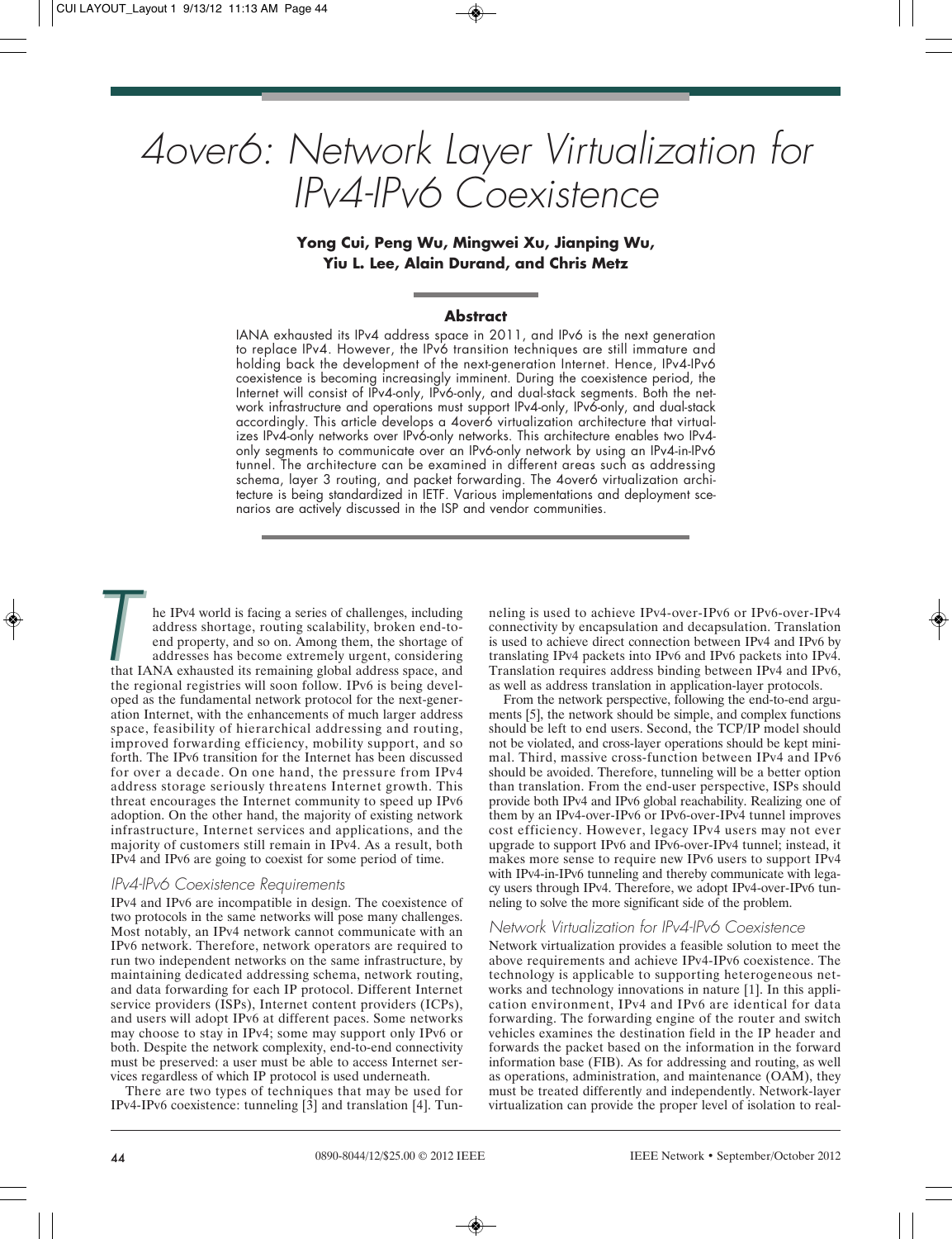ize that. As a result, end-to-end connectivity can be built, as long as two communication ends join the homogeneous virtual networks which are globally interconnected.

In general, the virtualization for IPv4-IPv6 coexistence will depend heavily on the capability of the virtual network of one address family to build part of its entity on top of the virtual network of the other address family [2]. Considering that each ISP has its own schedule for IPv6 transition, the Internet is likely to be mixed with IPv4-only segments, IPv6-only segments, and dualstack segments. As a result, the global interconnectivities of both the virtual IPv4 and IPv6 networks are only achievable if IPv4 virtual networks can traverse the IPv6 only segments and IPv6 virtual networks can traverse the IPv4 only segments. The solution is to use the heterogeneous segments as virtual "infrastructure" and build forwarding paths over them.



Figure 1. *4over6 virtualization architecture.*

This method will significantly improve network cost efficiency, for a great portion of the network can be IPv4-only or IPv6 only and does not require supporting both address families concurrently. This article develops a 4over6 virtualization architecture for IPv4-IPv6 coexistence, in which separate virtual networks are provided for IPv4 and IPv6 services over the same infrastructure, and the IPv4 virtual network can be built over the virtual infrastructure of IPv6 networks. This article analyzes the functional elements including addressing, routing, and forwarding, and also proposes solutions. In addition, we also present a series of ongoing 4over6 efforts, including protocol design, implementation, and deployment.

The rest of the article is organized as follows. We provide the topology and functional entities of the 4over6 virtualization architecture. We propose the addressing, routing, and forwarding mechanisms. Implementation efforts are described. We then conclude the article.

# The Topology of 4over6 Virtualization **Architecture**

## 4over6 Virtualization Topology

The topology of 4over6 virtualization architecture is shown in Fig. 1. There are three roles in this architecture:

- Infrastructure provider
- IPv6 service provider
- IPv4 service provider

The infrastructure provider manages and operates the infrastructure substrate. It provides transit services for both IPv4 and IPv6. The Internet was designed to communicate over diverse networks. From the data plane perspective, the principle of forwarding IPv6 packets is not different from forwarding IPv4 packets, so the same physical infrastructure could be utilized. In practice, service providers often use a large amount of overlapped equipment and links for dual stack forwarding.

The IPv6 service provider runs the IPv6 network on the infrastructure. The IPv6 network carries all the native IPv6 traffic generated by IPv6 end users, forwarding the data packets from source to destination. Meanwhile, it is also responsible for forwarding the IPv4 traffic passed down from the IPv4 service provider. This is achievable by encapsulating IPv4 packets into

IPv6, so the IPv6 infrastructure can forward them while the original IPv4 packets stay unchanged in the payloads. The IPv6 network receives IPv4 traffic from one of the bridging nodes with IPv4 network, forwards the traffic to another bridging node, and hands the traffic back to IPv4. The IPv6 network works as the virtual infrastructure for the IPv4 networks that connect to it.

The IPv4 service provider manages the IPv4 network over the physical infrastructure and the virtual infrastructure. The IPv4 network carries the native IPv4 traffic generated by IPv4 end users and forwards it to the IPv4 destination. When forwarding the traffic, it can leverage either the physical infrastructure or the virtual infrastructure. A forwarding path between two bridging nodes on the virtual infrastructure creates a 4over6 instance. In Fig. 1, there are two typical 4over6 models: Mesh and Hub & Spokes. In the Mesh model, multiple IPv4-IPv6 bridging nodes establish 4over6 forwarding paths with each other to create a mesh-like structure for traffic interchanging. In the Hub & Spokes model, multiple IPv4-IPv6 bridging nodes establish 4over6 forwarding paths with one "hub" bridging node that provides centralized IPv4 access to them. Generally speaking, the Mesh model reflects the network connectivity problem and appears in the transit network, while the Hub & Spokes model reflects the host or LAN connectivity problem and appears in the edge network. So far the combination of these models covers all visible 4over6 demands.

#### Functional Entities

In 4over6 virtualization architecture, there are two basic functional entities: the bridging node and the IPv4 virtual link.

A bridging node is a dual-stack node that lies on a network device supporting both IPv4 and IPv6, and connects to both networks. The term *bridging* is used because it interconnects IPv4 and IPv6 network segments, and transfers traffic in between. The bridging node can natively route and forward IPv4 and IPv6 packets. It is also capable of transferring IPv4 traffic into IPv6 as well as transferring such traffic back into IPv4, by means of IPv4-in-IPv6 encapsulation and decapsulation. The ingress bridging node is responsible for delivering the encapsulated IPv6 packet to the egress bridging node.

According to the two 4over6 models, there are three types of bridging nodes: the bridging node in the Mesh model is called the transit virtual router (TVR); the hub node in the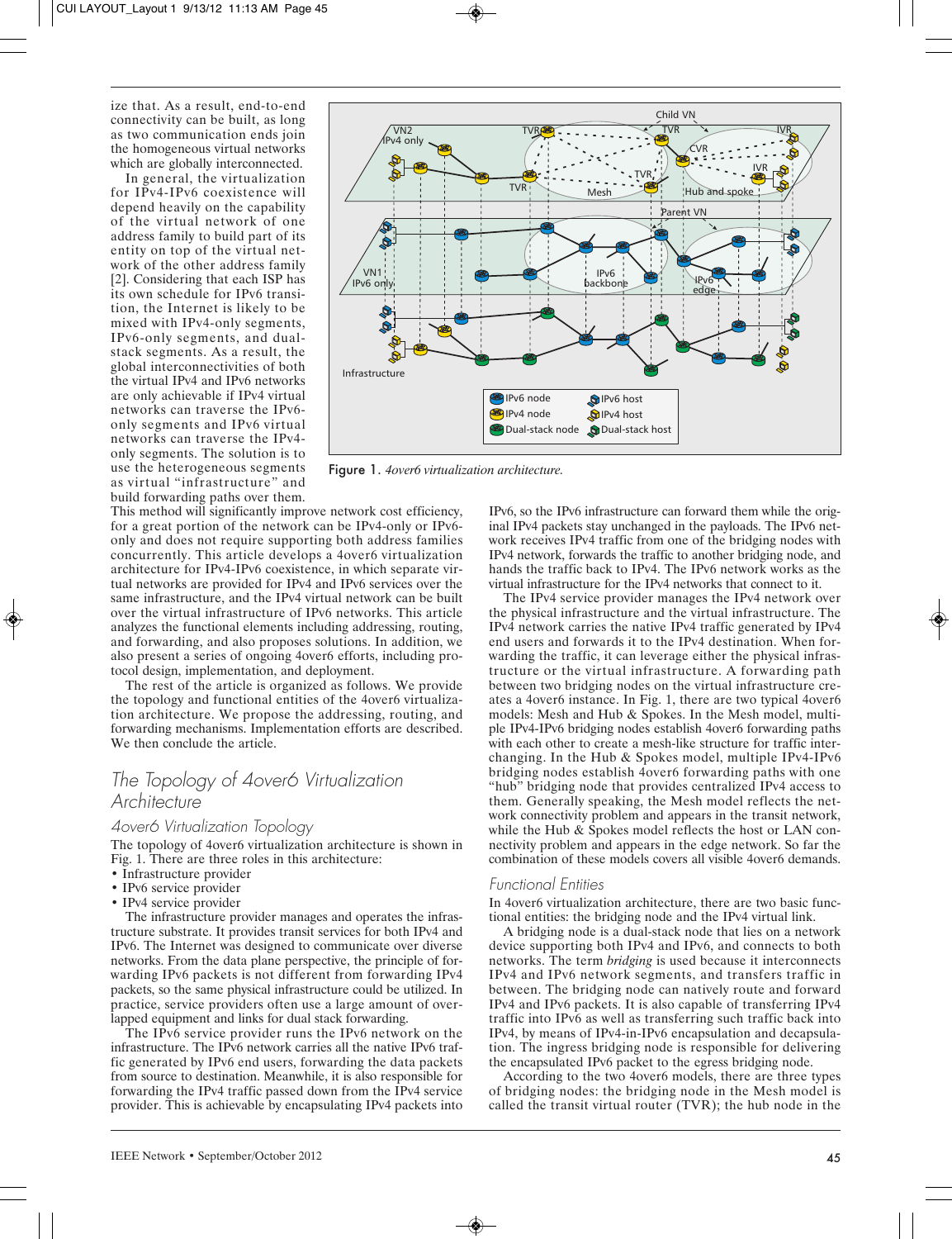Hub & Spokes model is called the concentrator virtual router (CVR); the spoke node is called the initiator virtual router (IVR). An IVR may lie on an end host in some cases.

A virtual link is the "link" between two bridging nodes in a 4over6 instance. Even though the link may traverse one or more IPv6 nodes in the middle, the IPv4 network recognizes it as a direct-connected link. In the Mesh model, the virtual link forms between two TVRs. In the Hub & Spokes model, the virtual link forms between the CVR and IVR (sometimes also between IVRs). The virtual link is realized by an IPv4-in-IPv6 tunnel. It connects two bridging nodes in IPv4 and makes the IPv6 path in the middle transparent to IPv4.

Since a 4over6 virtual topology would always be either Mesh or Hub & Spokes, the diameter of the topology is always one hop. Therefore, dedicated topology maintenance will not be necessary. The virtual network works as long as the bridging nodes are enabled to bridge the IPv4 routing and data packets over the virtual links.

## Packet Flow

In the 4over6 architecture, the end-to-end path between two IPv4 users can be a combination of IPv4 virtual links and native links. The packet flow along native IPv4 links follows the regular IPv4 forwarding process. The packet flow in the virtual link follows the two 4over6 models.

In the 4over6 Mesh model, every TVR may receive IPv4 packets from the IPv4 network. The ingress TVR chooses the outgoing virtual link for the packet by using the termination of that link as the IPv4-in-IPv6 encapsulation destination. The encapsulated packet is sent over the chosen virtual link. Every IPv6 node along the virtual link forwards the encapsulated packet as a native IPv6 packet until the packet arrives on the link termination, which is the egress TVR. This TVR decapsulates the packet, extracts the original IPv4 packet from the payload, and hands the packet back to the IPv4 network for further forwarding.

In the 4over6 Hub & Spokes model, the CVR and every IVR may receive IPv4 packets from the IPv4 network. The CVR has a list of virtual links the termination of which is one of the IVRs. When the CVR receives an IPv4 packet, it chooses the outgoing virtual link for the packet by using one of the IVRs as the encapsulation destination. An IVR usually has only one vir-



Figure 2. Packet encapsulation and decapsulation. **A computer of the capacity of the capacity** a per-user port amount guarantee.

tual link, which terminates at the CVR. So when the IVR receives an IPv4 packet, it will use the CVR as the encapsulation destination. The IPv6 network connecting the CVR and IVRs will forward the encapsulated IPv6 packet as a native IPv6 packet. When the encapsulated packet arrives on the CVR or an IVR, it will decapsulate the IPv6 header and hand the IPv4 packet back to the IPv4 network for further forwarding.

# Addressing, Routing, and Forwarding of 4over6 Virtualization Architecture

In this section, we describe three fundamental elements that are essential to realize the virtualization. They are

- 4over6 addressing
- 4over6 routing
- Packet encapsulation and decapsulation

#### 4over6 Addressing

In the Hub & Spokes model, the IVR acquires a public IPv4 address for its end users to access IPv4 Internet. These IPv4 addresses are administrated by the CVR, which is the first, virtual hop of the IVR to access IPv4 Internet. So, the CVR assigns the IPv4 addresses to the IVRs.

The CVR could share IPv4 addresses to mitigate IPv4 address exhaustion. This is achieved by sharing a single IPv4 address among multiple IPv4 users and assigning different ports to each user. Two approaches can be applied here: the CVR can explicitly pre-assign a set of ports to each IVR, or allocate one port inside the CVR every time a new flow from the IVRs is encountered. The main difference between the two approaches is that port-set pre-assignment must be provisioned to the IVR, while the flow-based port allocation can be processed inside the CVR.

For the pre-assignment approach, the CVR explicitly provisions an address and port-set [6] to the IVR. One implementation is to leverage native IPv6 address provisioning methods by means of encoding the IPv4 address and port into an IPv6 address [7]. Another implementation is leveraging IPv4 address provisioning methods, and provisioning the address and port-set over the virtual link. For the flow-based port

allocation, the usual implementation is network address translation (NAT) on the CVR. In this approach, the CVR manages the address resources in a NAT pool. The IVRs and IPv4 users use private IPv4 addresses for IPv4 communication. The CVR "NATs" the private address and port into public when reaching out to the IPv4 Internet. This is the standard NAT procedure.

The two approaches produce different effects. The first approach allocates public address and port-set to IVRs, so the IPv4 users own a public IPv4 address and port-set, and the CVR only tunnels the packets from/to the IPv4 users. This preserves end-toend transparency. The second strategy translates a private IPv4 address to a public IPv4 address on the CVR. This breaks the end-toend transparency. There is another consideration. Pre-assigning port-sets to IPv4 users brings fairness between users by giving each user a certain amount of port, but it does not consider actual usage. Contrarily, NAT on the CVR brings better port utilization than port-set pre-assignment, but it does not have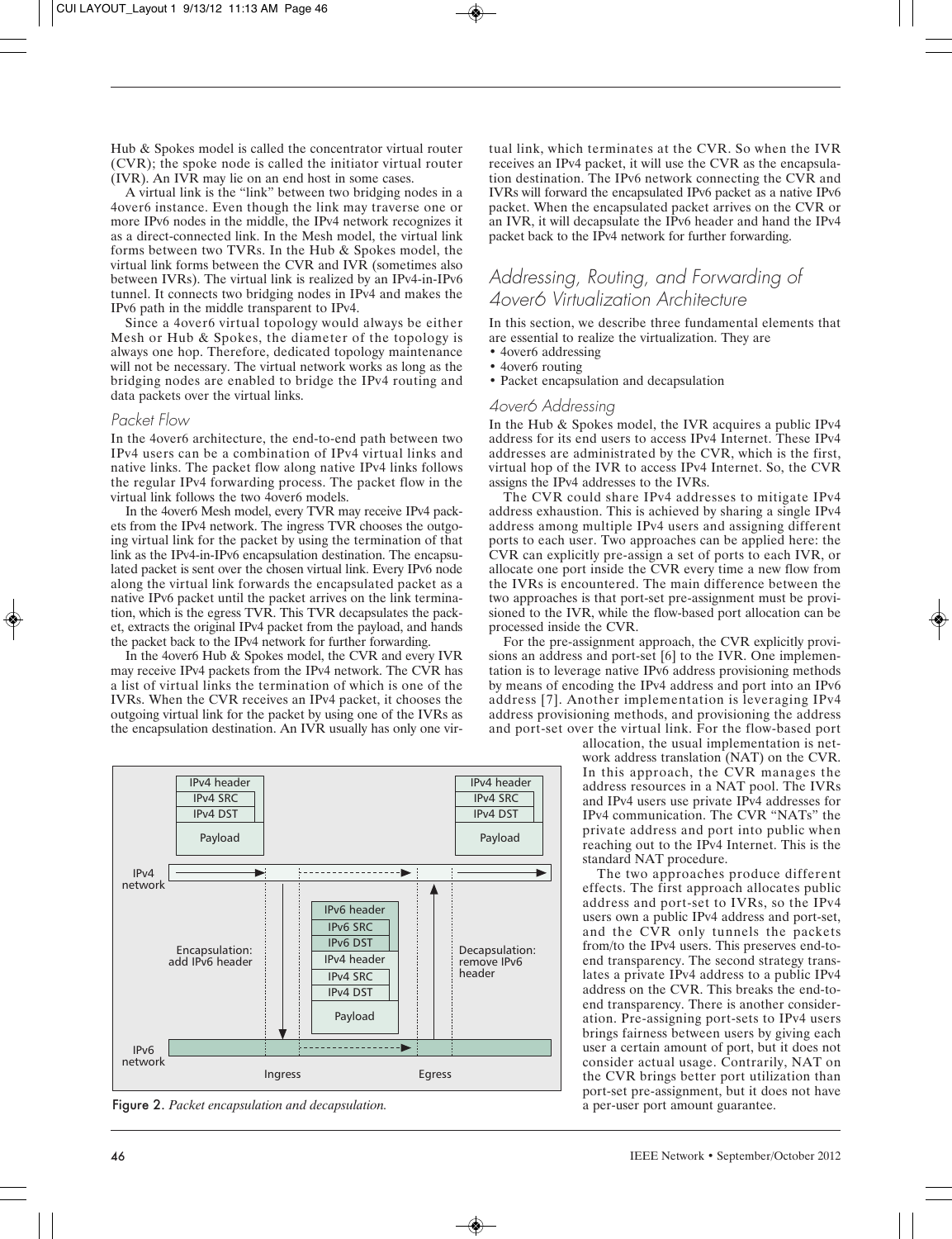#### 4over6 Routing

In 4over6 virtualization, the general isolation of IPv4 and IPv6 routing processes is required. In spite of that, some IPv6 related IPv4 routing issues should be solved to achieve 4over6 data forwarding, either across or inside IPv6.

The first routing issue is IPv4 routing across an IPv6 network. In the Mesh model, each TVR is connected to some IPv4 networks. The TVR is responsible for advertising the IPv4 prefixes of the networks to its TVR peers. This routing process distributes the reachability and encapsulation information. In the route advertisement of these IPv4 prefix, the next hop is the TVR's IPv6 address. There are two options:

• Embed the IPv4 prefix in a special IPv6 prefix and send it over the IPv6 routing protocol

• Extend the IPv4 routing protocol and enable it to use an IPv6 address in the next hop field

This requires running the IPv4 routing protocol over the IPv6 network between TVRs.

The second routing issue is virtual IPv4 routing in an IPv6 network. In the Hub & Spokes model, which encodes the IVRs' IPv4 address and port-set into IPv6 address, the IVRs actually use the encoded IPv6 addresses for IPv6 communication, particularly for IPv4-in-IPv6 tunnel. Therefore, this type of address should be reachable in the IPv6 network. This is achieved by native IPv6 routing, which should also by default aggregate these addresses. In general, virtual IPv4 addressing and routing are reflected by normal IPv6 addressing and routing.

In both cases, the IPv6 routing of the native IPv6 prefixes remains unchanged. The IPv4 prefixes in the 4over6 virtualization are independent of the IPv6 routing, which makes the IPv4 reachability decoupled from IPv6 routing as long as IPv6 reachability can be guaranteed. When IPv6 reachability is broken, the bridging nodes can detect it (e.g., through keep-alive messages in IPv6), mark it as a virtual link failure, and reflect this in IPv4 routing.

#### Packet Encapsulation and Decapsulation

In 4over6 virtualization, the packets cross the IPv4 and IPv6 virtual networks by encapsulation and decapsulation, as shown in Fig. 2. The basic principle of encapsulation and decapsulation is simple: when performing encapsulation, the ingress bridging node inserts an IPv6 header to the IPv4 packet. The encapsulated packet will have the destination IPv6 address of the egress bridging node. This packet will be forwarded natively in the IPv6 network. When performing decapsulation, the egress bridging node removes the IPv6 encapsulation header and extracts the original IPv4 packet. The egress virtual node will forward the IPv4 packet natively in the IPv4 network. All these data plane procedures can be implemented in hardware, so performance will not be an issue. There are two challenges, though, that need to be addressed.

The first challenge is encapsulation destination address. The ingress bridging node is responsible for deciding the IPv6 encapsulation destination address. This address should guide the packet toward the correct egress bridging node. One proposal is maintaining an encapsulation table for lookup. In the Mesh model, a mapping entry in this table would consist of an IPv4 prefix and an IPv6 TVR address, installed during 4over6 routing; in the Hub & Spokes model, a mapping entry would consist of an allocated IPv4 address and port-set against an IVR's IPv6 address, or a NAT entry along with an IVR's IPv6 address, depending on the addressing strategy. There is another proposal when the IPv4 address and port-set is encoded in the IPv6 address. In this case the encapsulation destination can be calculated from the IPv4 destination following the address-encoding algorithm. This solution does not require information maintenance, and the communication between two IVRs will not need a "hairpin" on the CVR.



Figure 3. *Traffic volume of 4over6 mesh TVR in CNGI.*

The second challenge is the maximum transmission unit (MTU). Encapsulation decreases the effective MTU size of the IPv4 packet, which could easily result in unexpected fragmentation and reassembly. The simplest solution is to increase the MTU of the links in the IPv6 network for the encapsulation overhead. However, there are cases in which operators cannot do that; then they have no choice but to deal with fragmentation. One solution is to decrease the MTU on the IPv4 upstream link of the ingress bridging node so that all the fragmentation happens in IPv4 before the packet enters the tunnel, and the reassembly is left to the destination end users. The other solution requires the ingress node to handle the fragmentation in IPv6 after encapsulation, and the egress node to handle the reassembly in IPv6 before decapsulation. This way the tunnel becomes purely transparent. However, it brings strict requirements to the egress devices for handling significant amounts of reassembly.

# Current Status of 4over6 Implementations

In the past couple of years, the authors have been designing and standardizing 4over6 protocols in the IETF Softwire Working Group. The authors proposed Softwire Mesh [8–10] as the protocol for the Mesh model. In Softwire Mesh the TVRs leverage MP-BGP over IPv6 to advertise IPv4 prefixes and form the encapsulation table. As for the Hub & Spokes case, different protocols are developed for different addressing strategies. For flow-based port allocation, the authors designed Dual-Stack Lite [11], in which the CVR uses the IVR's IPv6 address to create the NAT binding; for address and port-set preprovisioning, Public 4over6 [12] and Lightweight 4over6 [13] are proposed, with DHCPv4 over IPv6 as the signaling method; for embedding IPv4 information in an IPv6 prefix, the community has designed the 4RD protocol [14].

Efficient device implementation is necessary for these mechanisms, especially on TVR and CVR devices that must support vast amounts of flows, users, and traffic, and therefore require high capacity. On the control plane, 4over6 routing and addressing protocols such as Dynamic Host Configuration Protocol (DHCP) should be implemented in software. All these protocols can be developed by extending some existing protocols on current routers or servers. The encapsulation and decapsulation must be implemented by hardware to meet the capacity and performance requirements. In particular, the encapsulation table can be implemented by ternary content addressable memory (TCAM). The destination lookup procedure follows standard TCAM operation, and the TCAM can be regularly updated with the new entries from route advertisement or address provisioning. 4over6 virtualization adds no new requirement to TCAM implementation.